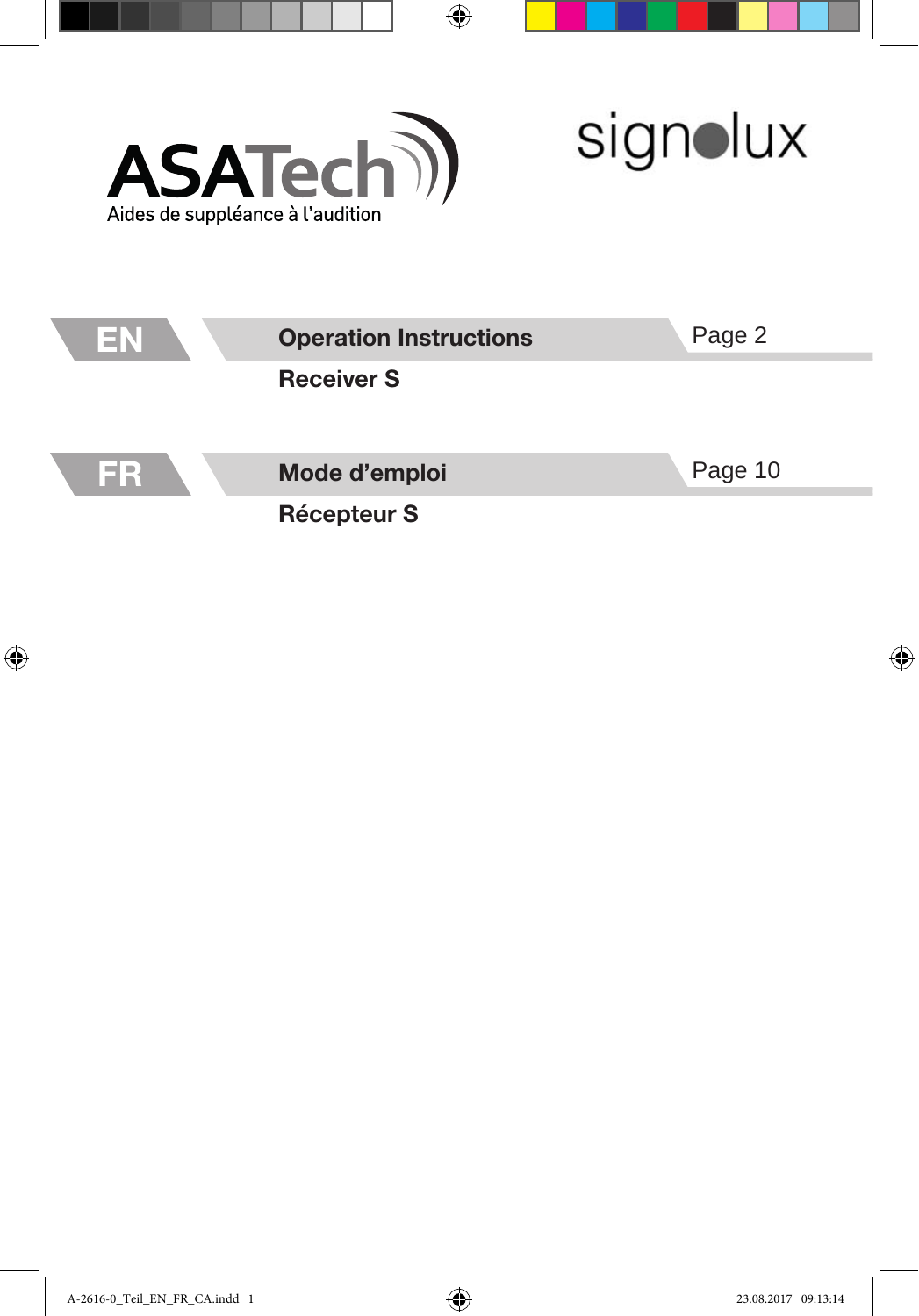We would like to congratulate you on purchasing a »signolux«. You have chosen a modern and reliable system. Kindly read the user manual carefully in order to start using the device properly and to familiarise yourself with all the possibilities of the system.

### Standard delivery scope

Kindly check if all following parts are included:

- »signolux« receiver S
- 4 rechargeable batteries size AA / HR6
- Power supply unit
- Wall mount
- 2 screws
- 2 wall plugs
- Operating manual
- Warranty card

Should any parts be missing, kindly contact your specialist dealer or the manufacturer directly.

### Functioning principle

A »signolux« light signal system consists of at least one transmitter (e.g. doorbell pushbutton) ad a »signolux« receiver. Up to 8 transmitters per icon (totally: 64 transmitters) can be integrated. If e.g. the doorbell pushbutton is pressed, a radio signal are transmitted to the »signolux« receiver. This one signals the received transmission acoustically and visually with sounds and light signals.



- Prior to putting the device into operation and using it, kindly read this manual thoroughly and in full.
- Store this operating manual in a safe place so that it is also accessible for other users at any time.
- When using power tools always follow the instructions of the manufacturer and wear suitable protective equipment (e.g. protective goggles).
- Kindly check before starting to drill if there are any hidden electric cables and water pipes in the walls. In case of doubt we recommend using a a cable detector.

# Setup

### 1. Inserting the rechargeable batteries into the »signolux« receiver

a) At the rear side there is a battery compartment, its cover can be pushed downwards so that the compartment opens ( fig. 1).



Figure 1: Battery compartment

- b) Now insert the 4 rechargeable batteries (included). Ensure correct polarity of the batteries.
- c) Close the battery cover again by inserting the cover and pushing it upwards.
- d) Connect the power supply to the receiver. The time needed for a full charge is approximately 6 hours.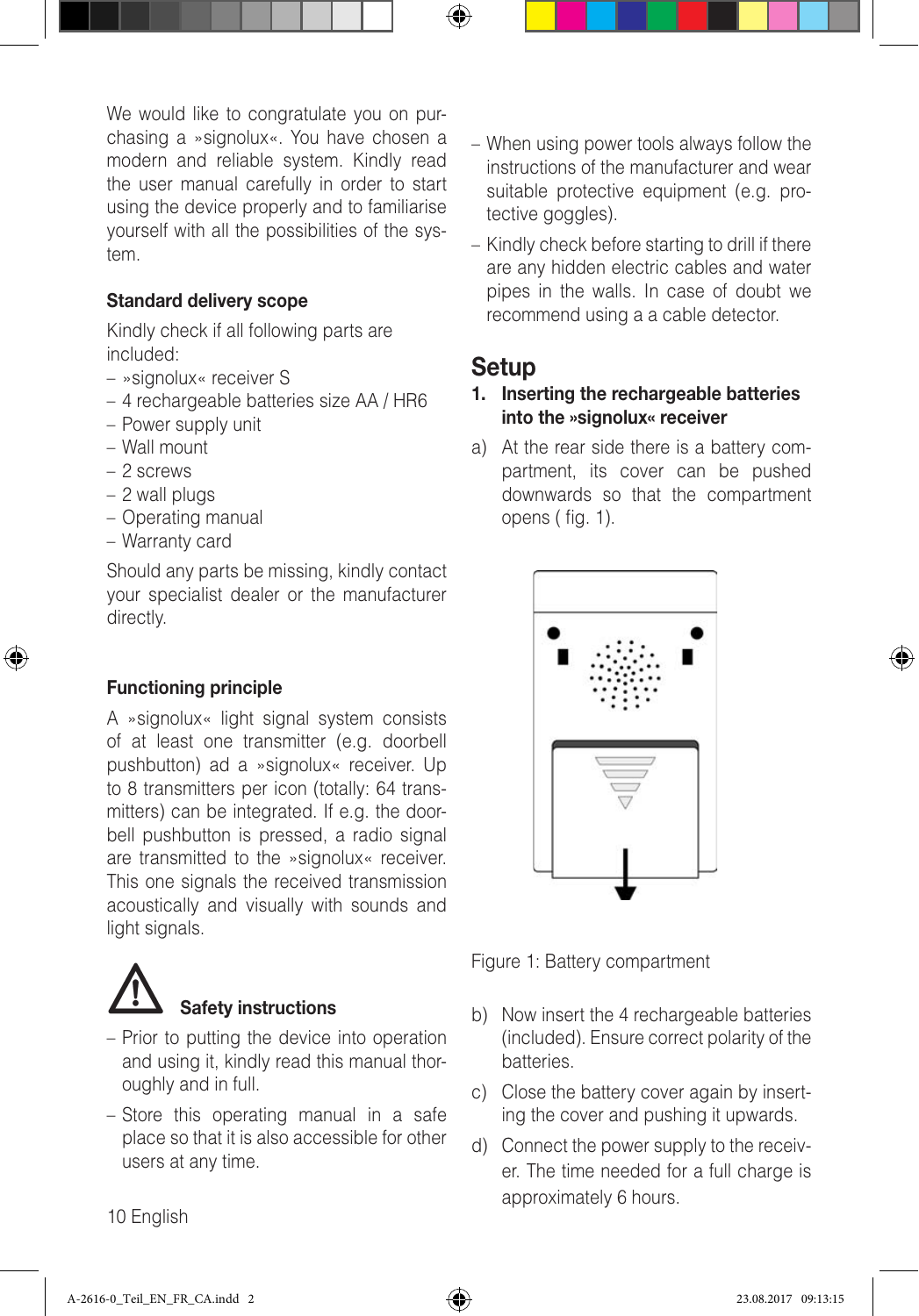# Setting and programming



Figure 2: Controls, left side

## 2. Setting the signal mode

Using the signal mode slide switch (in fig. 2 "**0 1 2**") you can select the signal mode. Kindly keep in mind that the event icons are always displayed by coloured LEDs.

- switch to position 0: alert tones, but no flash
- switch to position 1: alert tones and flash
- switch to position 2: no alert tones, flash only



Figure 3: Event icons and status LED

Each event icon can be assigned to a transmitter (e.g. doorbell pushbutton) and can be re-programmed at will.

# 3. Event icon signification

The symbols stand for:

| Doorbell 1  | Colour: Green  |
|-------------|----------------|
| Doorbell 2  | Colour: Green  |
| Telephone   | Colour: Orange |
| Person call | Colour: Yellow |
| Baby        | Colour: White  |
| Fire alarm  | Colour: Red    |
| Flood alarm | Colour: Blue   |
| Alarm       | Colour: Red    |

### 4. Setting the volume

On the left side of the »signolux« receiver you will find the rotating volume control with which you can set the volume of the alert tone.



This device can generate sounds of up to

### 90 dB!

In order to protect your hearing, please set a low volume to begin with and only then adjust to the desired volume.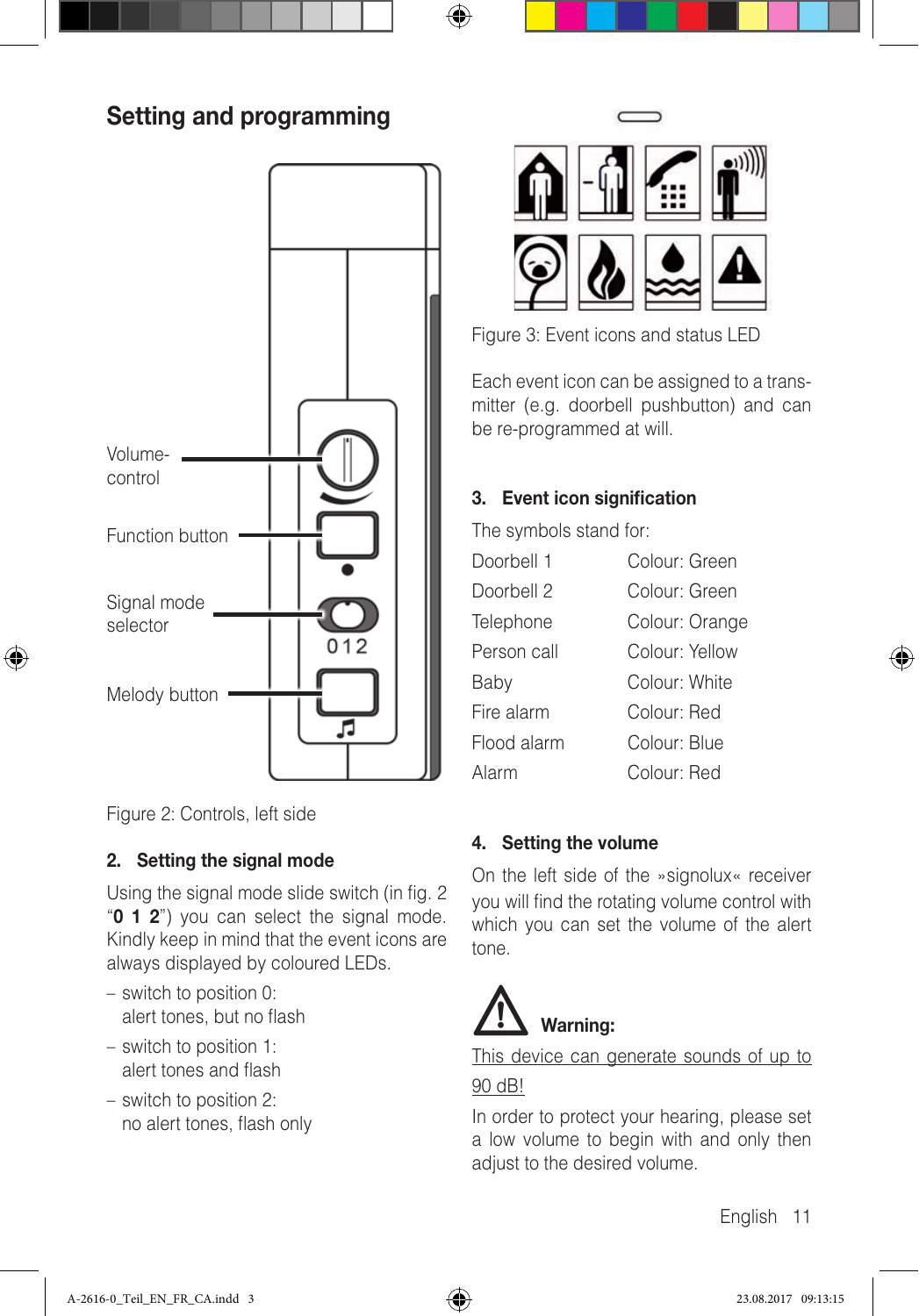### 5. Programming signals and assignment to the event icons

Up to 8 transmitters can be assigned to each event icon. This assignment can be adapted by programming. Kindly keep in mind that a transmitter can only be programmed if it is not yet known in the memory of the »signolux« receiver. If required, you first might have to delete the transmitter from the memory (see step 7).

- a) Keep the function button »●« (fig. 2) pressed for some time. The event icons start to light up in sequence. Let go of the key as soon as you see the desired icon.
- b) Trigger your transmitter (e.g. operate the doorbell pushbutton or test button).
- c) Wait for about 20 seconds and test the function.

## 6. Setting the melody

You can adapt the melody for each icon:

- a) First trigger an alert (e.g. operate doorbell pushbutton).
- b) The icon assigned to the transmitter should light up and the previously chosen tone should be heard.
- c) Press and hold the melody setting button »♫« (fig. 2) for two seconds. Let go of the button and press it repeatedly until you have found the desired melody (you can choose from 15 different tones).
- d) Once the icon ceases to flash, the selected tone has been assigned.

# 7. Deleting transmitters from receiver memory

Do the following if you want to delete a transmitter from the memory:

- a) Keep the function button »●« (fig. 2) pressed for some time. The event icons light up in sequence. Let go of the key as soon as you see the desired icon.
- b) Now press the function button »●« and the melody button »♫« (fig. 2) at the same time, until all icons briefly light up.

Please note that this will remove all assigned transmitters from the selected event icon.

# 8. Battery level indication

The receiver informs about the state of the batteries of the receiver as well as the batteries of the transmitters:

- A sufficient battery charge level of the receiver is indicated by the red status LED flashing every 5 to 6 seconds.
- A low battery level of the receiver is indicated by the red status LED flashing in short sequence (once per second). Please recharge the receiver batteries as soon as possible (attach it to the power supply unit).
- A low battery level of a transmitter is indicated by the staus LED blinking together with the icon of the according transmitter when its signal is triggered. Please replace the batteries of the according transmitter as soon as possible.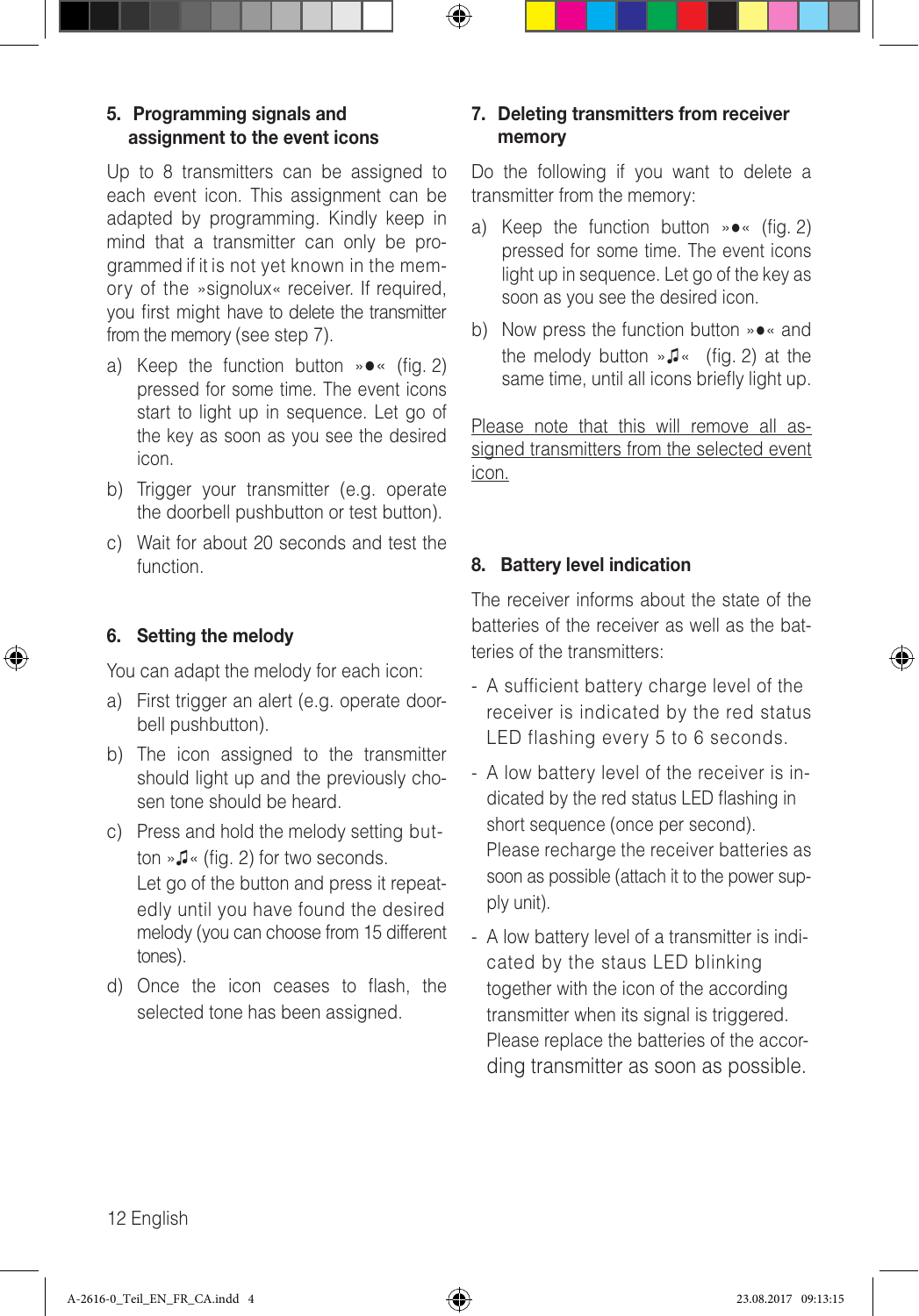# Further functions

## 9. Recalling the last alert, cancelling the current alert

By pressing the »●« button (fig. 2) the last registered alert can be displayed again. You can also cancel an active displayed alert by pressing this button.



**Mounting** 

Important note: Kindly keep in mind that metal parts and other building materials may interfere with the transmission of the radio signal. As they can be either visible or hidden at the desired mounting location you should always carry out a functional test at the mounting location before starting the mounting process, and, if required, choose a different mounting or installation location if the reception is not quaranteed.

## 11. Mounting the »signolux« receiver

The »signolux« receiver is suited either for free-standing installation or it can also be mounted using the supplied wall mount. To use it, fix the wall mount onto a wall (or rafter, cupboard etc.) When mounting onto a brick- or stone wall, you may need a power drill and stone bit to do so. Use the supplied wall plugs in this case. Once fixed, hang the »signolux« receiver onto the wall mount bracket.



Figure 4: Lateral connectors

## 10. AUX-socket and power connector

The »AUX«-jack and the connector for the power adapter can be found on the right side of the receiver.

All Humantechnik modules can be connected to the AUX-output (vibrating pillow etc, available as accessories)

Figure 5: Wall mount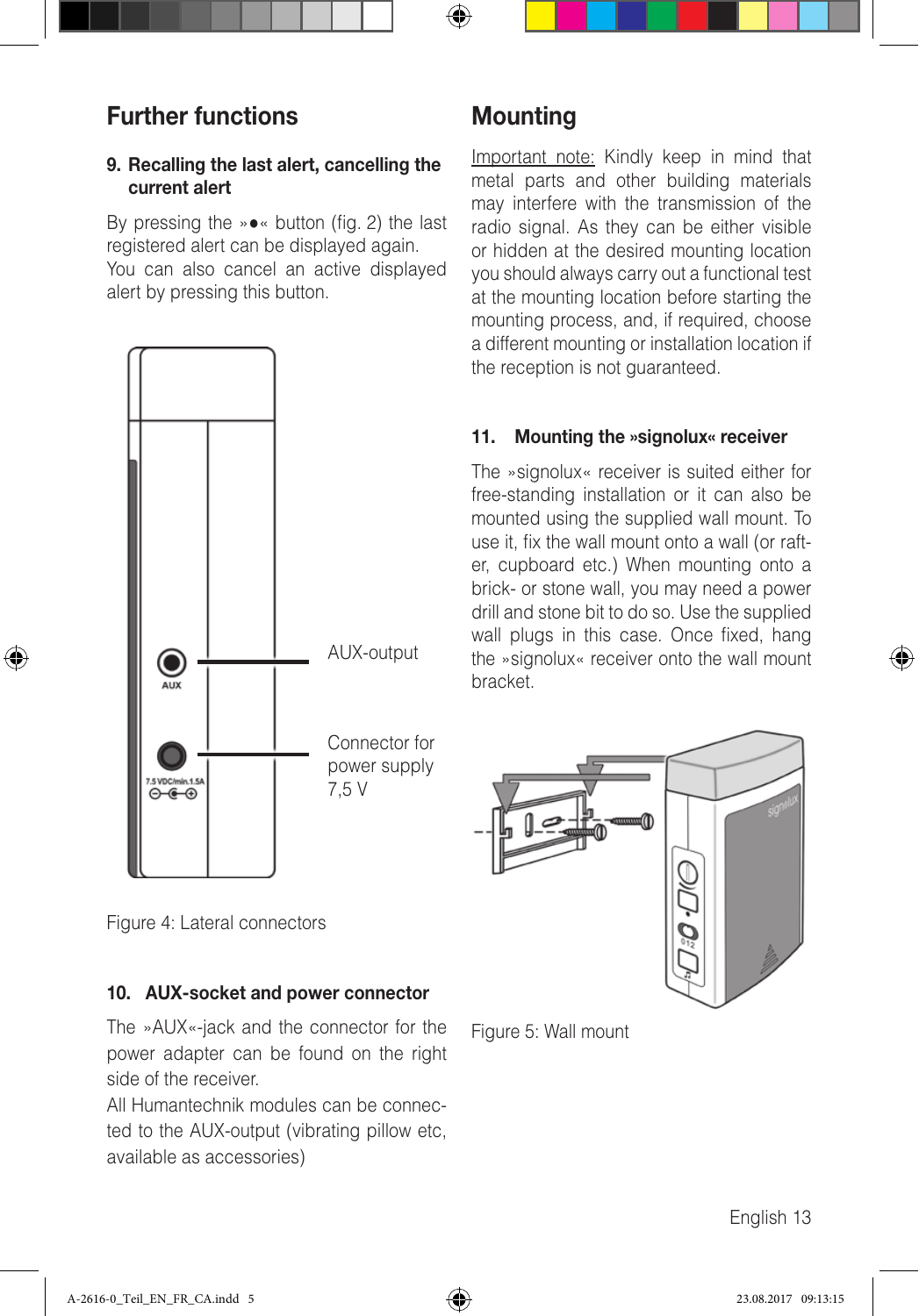# Troubleshooting and solutions

| <b>Symptoms</b>                                                        | Cause                                                                                          | <b>Solutions</b>                                                                                                  |
|------------------------------------------------------------------------|------------------------------------------------------------------------------------------------|-------------------------------------------------------------------------------------------------------------------|
| When trying to program<br>a transmitter, a different<br>icon lights up | The transmitter you are<br>trying to program is<br>already known by the<br><i>receiver</i>     | See step 7. Delete the transmit-<br>ter from the receiver's memory<br>before it can be assigned to a<br>new icon. |
| The red status LED light<br>up with an alert                           | This indicates a low<br>battery in the according<br>transmitter.                               | Insert a new battery in the<br>transmitter.                                                                       |
| The »signolux« receiver<br>does not work                               | Ensure that the<br>rechargeable batteries<br>have been inserted<br>correctly.                  | Ensure correct polarity of the<br>rechargeable batteries!                                                         |
|                                                                        | Check if the batteries are<br>charged                                                          | Connect the receiver to the<br>power supply.                                                                      |
|                                                                        | Maybe the triggered<br>transmitter has not yet<br>been paired with the<br>»signolux« receiver. | Assign it to an icon.                                                                                             |
|                                                                        | Perhaps the »signolux«<br>receiver is out of reach of<br>the transmitter.                      | Try using the transmitter or<br>receiver at different location.                                                   |
| There is no alert tone                                                 | mode selector switch is<br>on position 2 (fig. 2)                                              | Check the position of the<br>switch (fig. 2) on the »signolux«<br>receiver.                                       |
|                                                                        |                                                                                                | Ensure that the volume is not<br>set to the lowest setting.                                                       |
| The flash light does not<br>work                                       | mode selector switch is<br>on position 0 (fig. 2)                                              | Check the position of the<br>switch (fig. 2) on the »signolux«<br>receiver.                                       |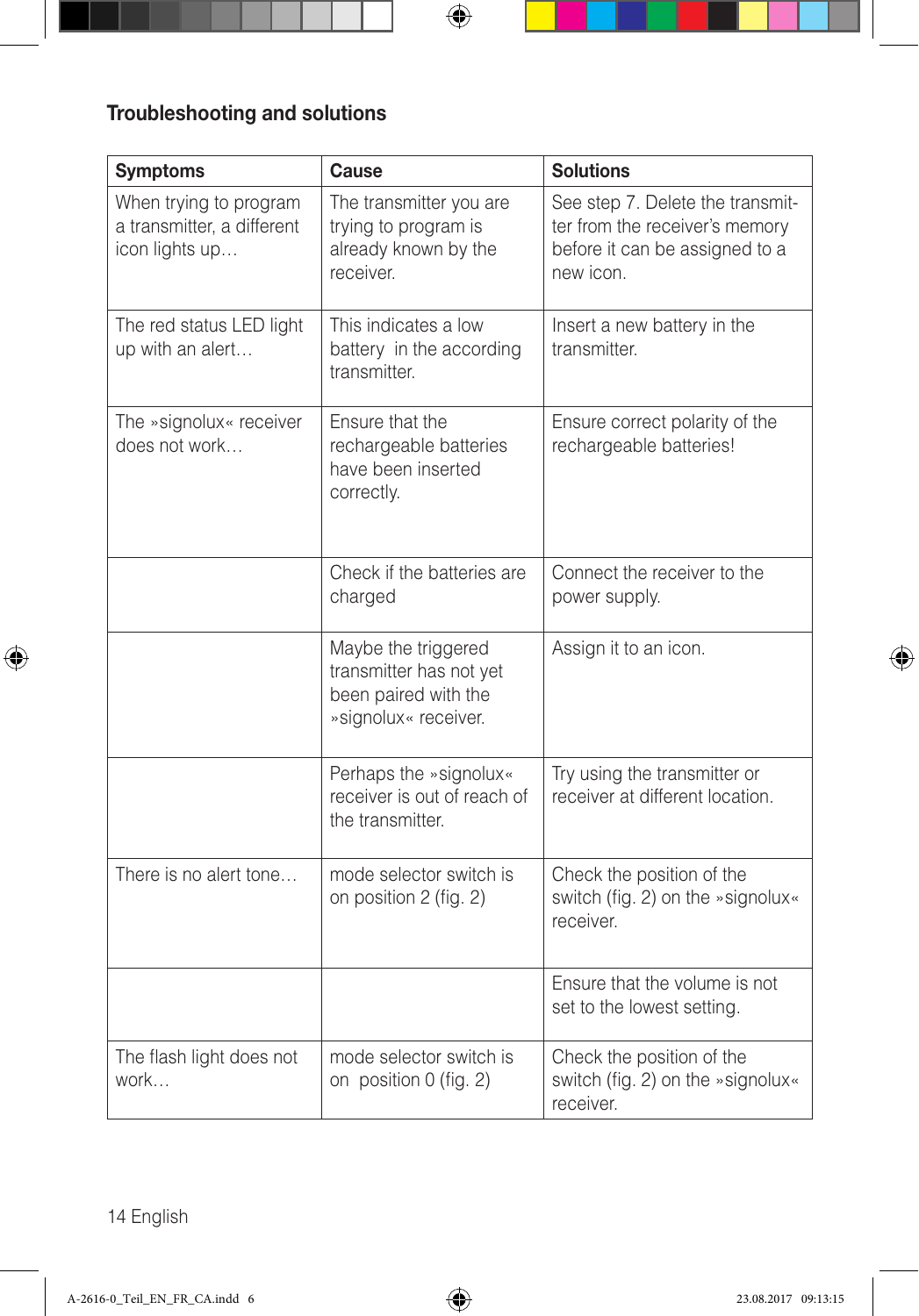| <b>Symptoms</b>      | Cause                                                                                                                                           | <b>Solutions</b>                                                                                            |
|----------------------|-------------------------------------------------------------------------------------------------------------------------------------------------|-------------------------------------------------------------------------------------------------------------|
| The range is reduced | Metal structures and<br>other building materials<br>can reduce the reach.                                                                       | If possible do not mount the »si-<br>gnolux« transmitter or receiver<br>near or on metal parts.             |
|                      | Other devices may<br>interfere with the radio<br>signals, thus reducing<br>the radio signals and the<br>function of the »signo-<br>lux« system. | Avoid setting up the »signolux«<br>devices close to mobile phones<br>and display screens.                   |
|                      | Walls and ceilings re-<br>duce the range.                                                                                                       | Reduce the distance between<br>transmitters and receivers or<br>try a different position of the<br>devices. |
|                      | Low battery charge<br>reduces the range.                                                                                                        | Charge the batteries by con-<br>necting the power supply unit.                                              |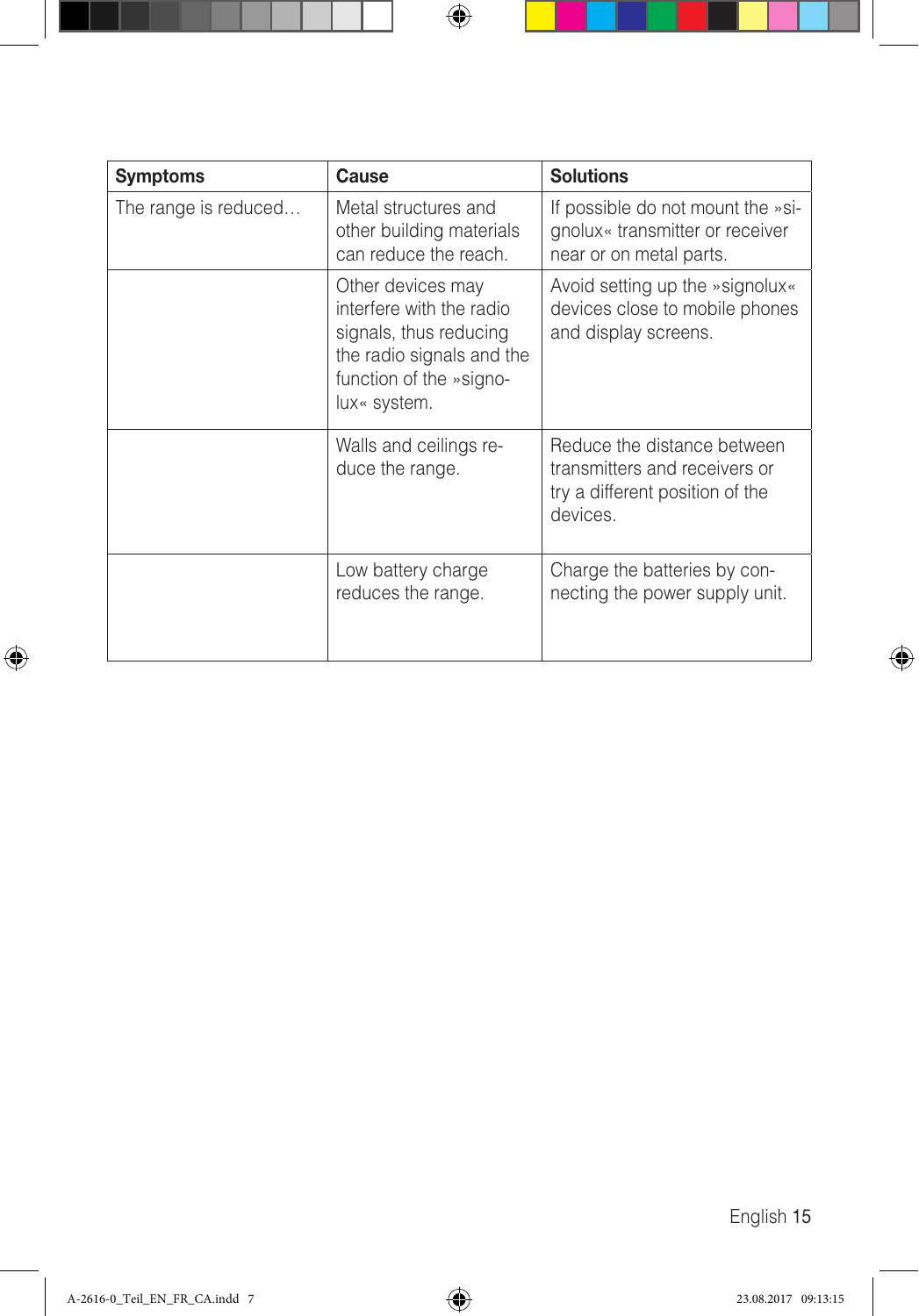#### Maintenance and care

The »signolux« does not require any maintenance. If the unit does become dirty, simply wipe it clean with a soft, damp cloth. Never use spirits, thinners or other organic solvents. Do not set up the unit where it will be exposed to full sunlight for long periods. In addition, it must be protected against excessive heat, moisture and severe mechanical shocks.

Note: This product is not protected against splash water. Do not place any containers filled with water, such as flower vases, or anything with an open flame, such as a lit candle, on or near the product.

Please make sure that the batteries are not exposed to excessive heat from such as sunlight, fire or anything similar.

### **Warranty**

The »signolux« is a very reliable product. Should a malfunction occur despite the unit having been set up and operated correctly, please contact your dealer or the manufacturer directly.

This warranty covers the repair of the product and returning it to you free of charge. It is essential that you send in the product in its original packaging, so do not throw the packaging away. The warranty does not apply to damage caused by incorrect handling or attempts to repair the unit by people not authorised to do so (destruction of the seal on the unit). Repairs will only be carried out under warranty if the completed warranty card is returned accompanied by a copy of the dealer's invoice/till receipt.

Always specify the product number in any event.



The symbol on the product or the packaging indicates that this product is not to be handled as ordinary household waste but has to be returned to a collecting point for the recycling of electric and electronic units. You protect the environment and health of your fellow men by the correct disposal of this products. Environment and health are endangered by a faulty disposal. Material recycling helps to reduce the consumption of raw material. You will receive further information on the recycling of this product from your local community, your communal disposal company or your local dealer.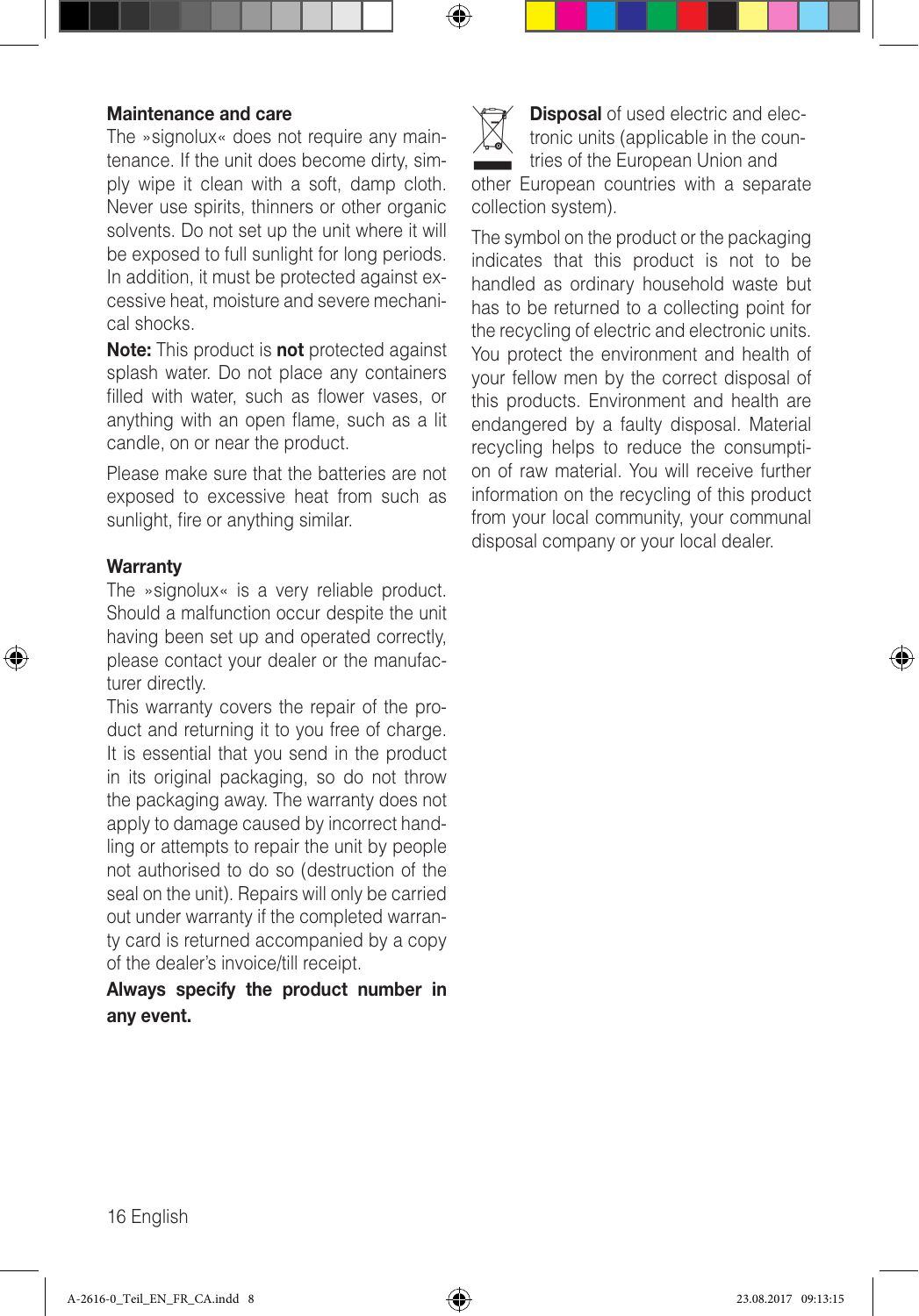### **Specifications**

| Work range                                         | 0 to $40^{\circ}$ C          |
|----------------------------------------------------|------------------------------|
| Radio frequency                                    | 418 MHz / 915 MHz*           |
| Sound volume                                       | 90 dB at 1 m                 |
| Rechargeable battery type                          | 4 x AA NiMH 1,2 V / 1700 mAh |
| Service time per charge<br>(5 activations per day) | 3 weeks                      |
| Power adapter                                      | 7,5 V / 1,5 A connection     |
| Dimensions (HxWxD)                                 | $145 \times 90 \times 40$ mm |
| Weight                                             | 298 a                        |

\* Versions for Europe have a frequency of 868 MHz.

This device complies to the following EC standards:



- $\sim$  2011 / 65 / EC RoHS-Directive
- 2002 / 96 / EC WEEE-Directive
- 1999 / 5 / EC R&TTE-Directive

Compliance with the directives listed above is confirmed by the CE seal on the device. CE compliance declarations are available on the Internet at www.humantechnik.com.

This device complies to the following IC standards: 47 CFR Part 15; 2013 RSS-210 ISSUE 8 / 9



Technical specifications subject to change without prior notice.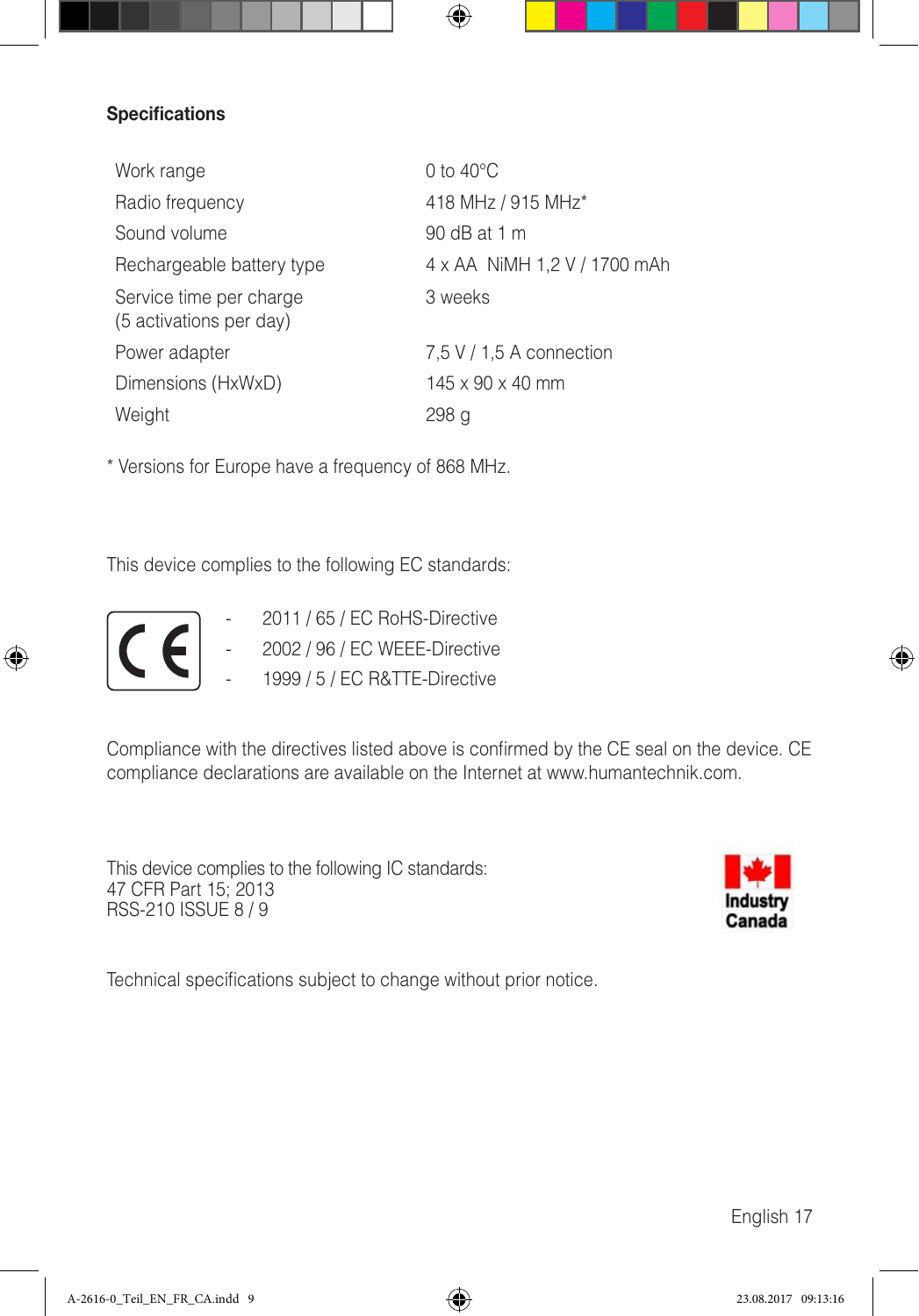Nous vous félicitons d'avoir acheté un appareil « signolux ». Vous avez opté pour un système moderne et fiable. Veuillez lire l'intégralité de ce mode d'emploi avec attention afin de mettre en service l'appareil correctement et de vous familiariser avec toutes les possibilités du système.

#### Contenu standard livré

Veuillez vérifier si toutes les pièces énumérées ci-dessous sont incluses :

- Récepteur S « signolux »
- 4 accus AA / HR6
- Bloc secteur
- Fixation murale
- $-2$  vis
- 2 chevilles pour mur
- Mode d'emploi
- Carte de garantie

S'il manque des pièces, veuillez vous adresser aux revendeurs ou directement au fabricant.

### Principe de fonctionnement

Le système de signal lumineux se compose d'au moins un émetteur (par ex. bouton de sonnette de porte) et d'un récepteur « signolux ». Jusqu'à 8 émetteurs peuvent être affectés à chaque symbole (pour un total de 64 émetteurs).

Lorsque le bouton de sonnette de porte est par ex. actionné, un signal radio est transmis au récepteur « signolux ». Celuici retransmet les signaux reçus de manière sonore et visuelle par des sons et des signaux lumineux.



### Consignes de sécurité

- Avant de mettre en service et d'utiliser l'appareil, veuillez lire attentivement et entièrement le mode d'emploi.
- Conservez soigneusement ce mode d'emploi pour qu'il soit également accessibles aux autres utilisateurs.
- Respectez toujours les consignes du

fabricant et portez un équipement de protection adapté (par ex. lunettes de protection) lorsque vous utilisez des outils électriques.

– Avant de commencer le perçage, vérifiez si des câbles électriques et des conduites d'eau sont cachés dans les murs. En cas de doute, il est recommandé d'utiliser un détecteur de câbles et de conduites.

# Mise en service

### 1. Mise en place des accus dans le récepteur « signolux »

a) A l'arrière du boîtier se trouve le compartiment à piles qui s'ouvre en glissant prudemment le couvercle vers le bas.



Figure 1 : Compartiment à piles

- b) Installez maintenant 4 accus (compris dans la livraison). Veuillez respecter la polarité des accus.
- c) Refermez le compartiment à piles en replaçant prudement le couvercle et en le glissant vers le haut.
- d) Connectez le bloc-secteur avec le récepteur. Le temps pour une charge complète est d'environ 6 heures.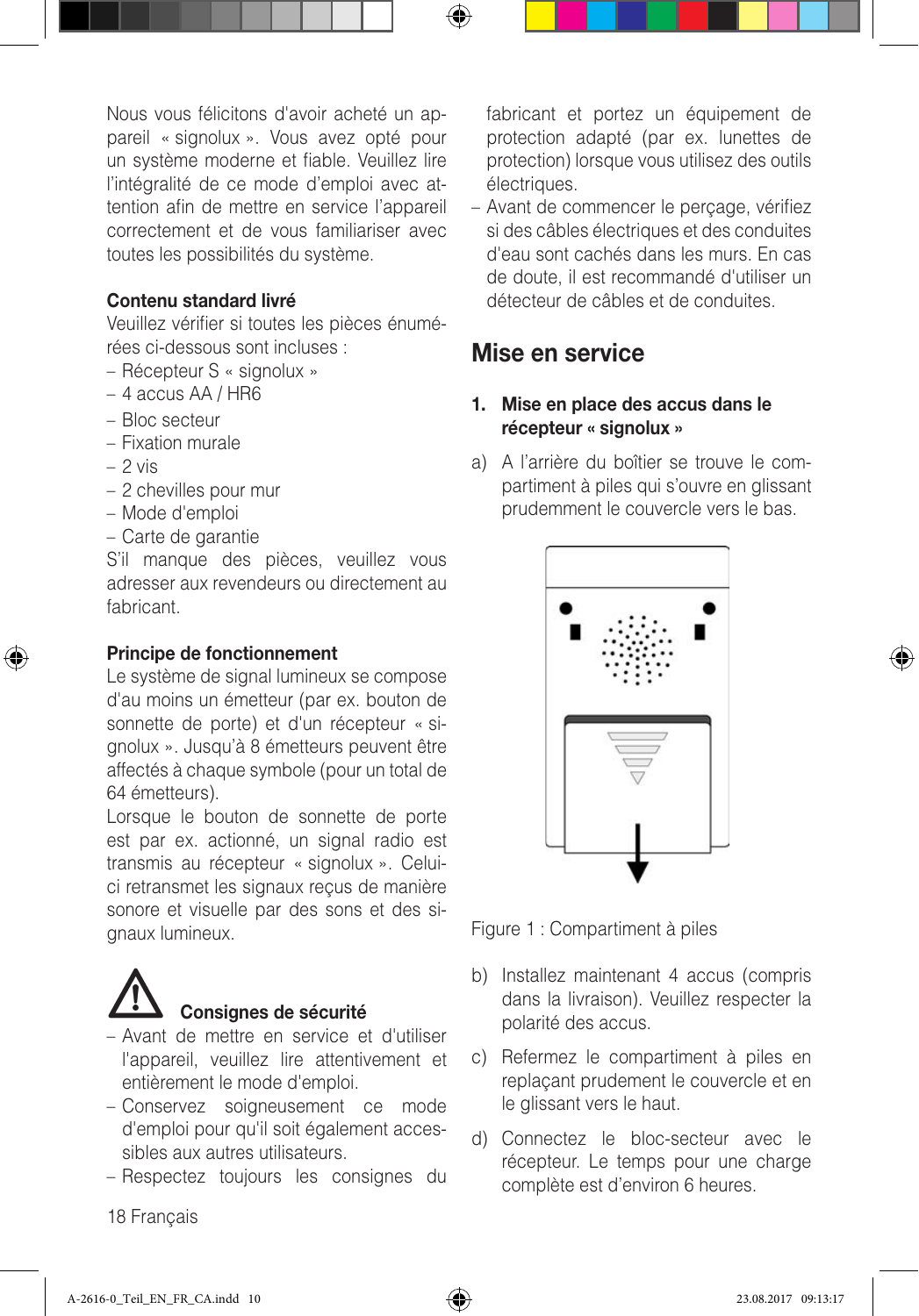# Réglage et programmation



Figure 2 : Réglage et touches

# 2. Réglage du type de signalisation

À l'aide de l'interrupteur coulissant de sélection du signal (fig.  $2 \times 012 \times$ ), vous pouvez choisir le type de signalisation. Veuillez noter que les symboles sont toujours éclairés par des diodes électroluminescentes de couleur.

- Interrupteur en position 0 : signaux sonores, pas de flash,
- Interrupteur en position 1 : signaux sonores et flash
- Interrupteur en position 2 : pas de signaux sonores, uniquement flash



Figure 3 : Symboles et témoins de contrôle

Chaque symbole est associé à un émetteur (par ex. bouton de sonnette de porte) et peut être programmé librement.

# 3. Signification des symboles

Les symboles signifient :

| Sonnette de porte1   | Couleur: Vert   |
|----------------------|-----------------|
| Sonnette de porte 2  | Couleur: Vert   |
| Téléphone            | Couleur: Orange |
| Appel d'une personne | Couleur: Jaune  |
| Bébé                 | Couleur: Blanc  |
| Alarme incendie      | Couleur: Rouge  |
| Alarme eau           | Couleur: Bleu   |
| Alarme               | Couleur: Rouge  |

## 4. Réglage du volume

Sur le côté gauche de l'appareil se trouve le bouton rotatif de réglage du volume à l'aide duquel vous pouvez régler le volume de la signalisation sonore.

# Consigne de sécurité : Cet appareil génère des sons jusqu'à 90 dB!

Afin de protéger votre audition, veuillez régler un faible volume sonore lors de la mise en route de l'appareil. Réglez ensuite au volume souhaité.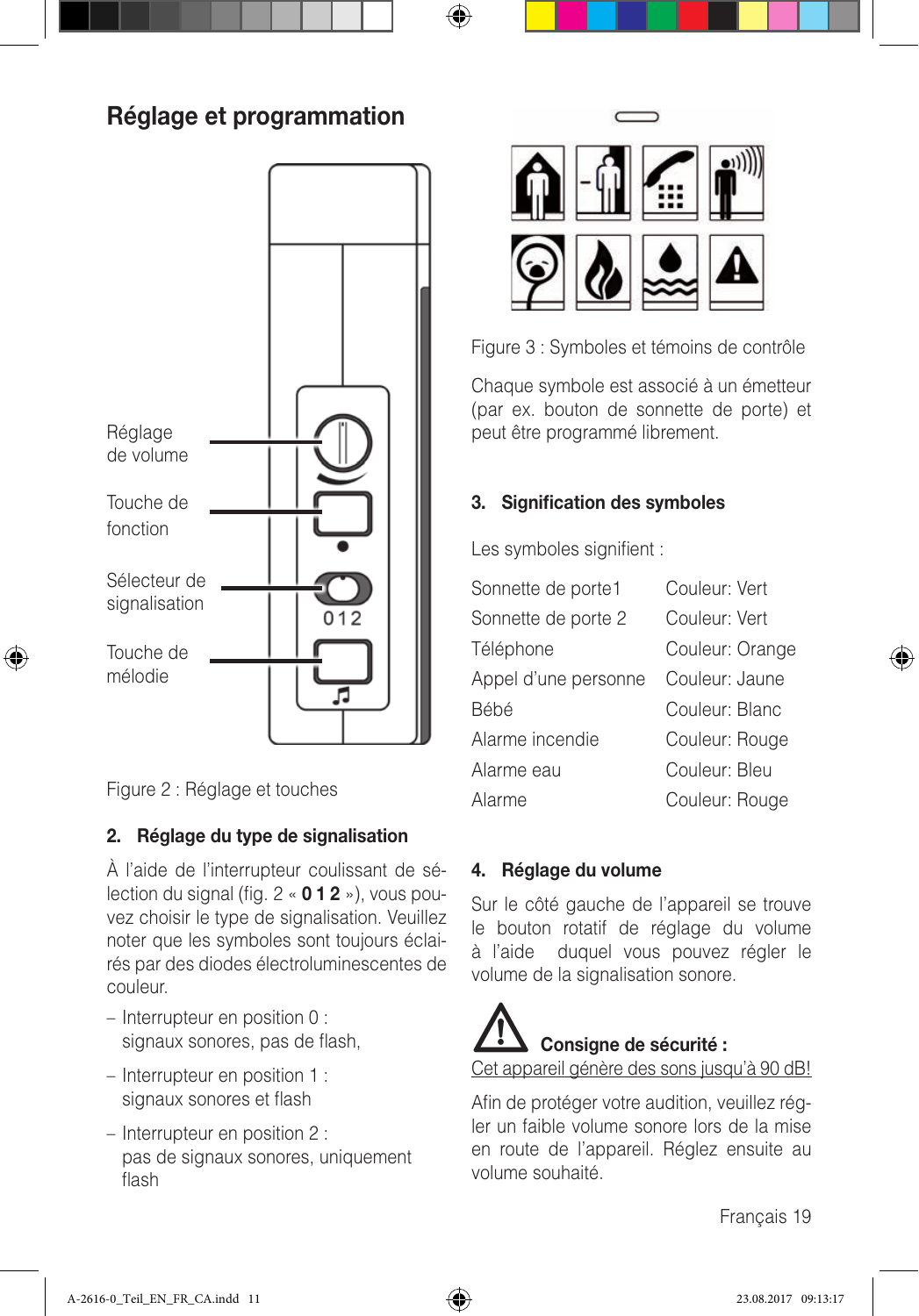### 5. Programmer les signaux et adapter les symboles

Jusqu'à 8 émetteurs peuvent être affectés à chaque symbole (par ex. bouton de sonnette de porte). La programmation permet d'adapter cette affectation. Veuillez noter qu'un émetteur peut uniquement être programmé lorsqu'il n'est pas encore enregistré dans la mémoire du « signolux ». Le cas échéant, vous devez préalablement effacer l'émetteur de la mémoire (voir point 7).

- a) Appuyez longuement sur la touche »●« (fig. 2). Les symboles s'allumes les uns après les autres. Relâchez la touche dès que le symbole souhaité s'allume.
- b) Déclenchez ensuite un signal de votre émetteur (par ex. en actionnant le bouton de sonnette de porte).
- c) Attendez env. 20 secondes et testez ensuite la fonction.

### 6. Réglage de la séquence de sons/mélodie

Vous pouvez adapter la séquence de son à chaque symbole :

- a) Commencez par déclencher un signal (par ex. en actionnant le bouton de sonnette de porte).
- b) Le symbole affecté à l'émetteur doit s'allumer et la séquence de sons attribuée jusqu'alors doit retentir.
- c) Appuyez pendant 2 secondes sur la touche de sélection de la mélodie «♫» (fig. 2). Relâcher la touche et réappuyez sur la touche de sélection de la mélodie aussi souvent jusqu'à ce que vous ayez trouvé la séquence de son que vous souhaitez (15 séquences de sons au choix).
- d) Lorsque le symbole ne clignote plus, la séquence de sons a été attribuée.

# 7. Effacer un émetteur de la mémoire

Lorsque vous souhaitez effacer un émetteur de la mémoire :

- a) Appuyez longuement sur la touche (fig. 2). Les symboles s'allument les uns après les autres. Relâchez la touche dès que le symbole souhaité s'allume.
- b) Poussez ensuite simultanément sur la touche «●» et la touche de sélection de la mélodie «♫» (fig. 2), jusqu'à ce que tous les symboles s'allument brièvement ensemble.

**Attention:** Tous les émetteurs appairés à ce symbole seront ainsi effacés de la mémoire.

### 8. Indicateur d'état des piles

L'état des piles du récepteur et des émetteurs est indiqué sur le récepteur :

- Lorsque les piles du récepteur sont suffisamment chargées, le témoin de contrôle rouge s'allume toutes les 5-6 secondes. Les piles sont donc suffisamment chargées et l'appareil est prêt à l'emploi.
- Lorsque les piles du récepteur ne sont pas suffisamment chargées, le témoin de contrôle rouge clignote rapidement (1 x par seconde). Rechargez les accus le plus rapidement possible.
- Lorsque les piles d'un émetteur ne sont pas suffisamment chargées lors de la transmission d'un message, le témoin de contrôle rouge s'allume en même temps que le symbole de l'émetteur. Veuillez remplacer les piles de l'émetteur concerné le plus rapidement possible.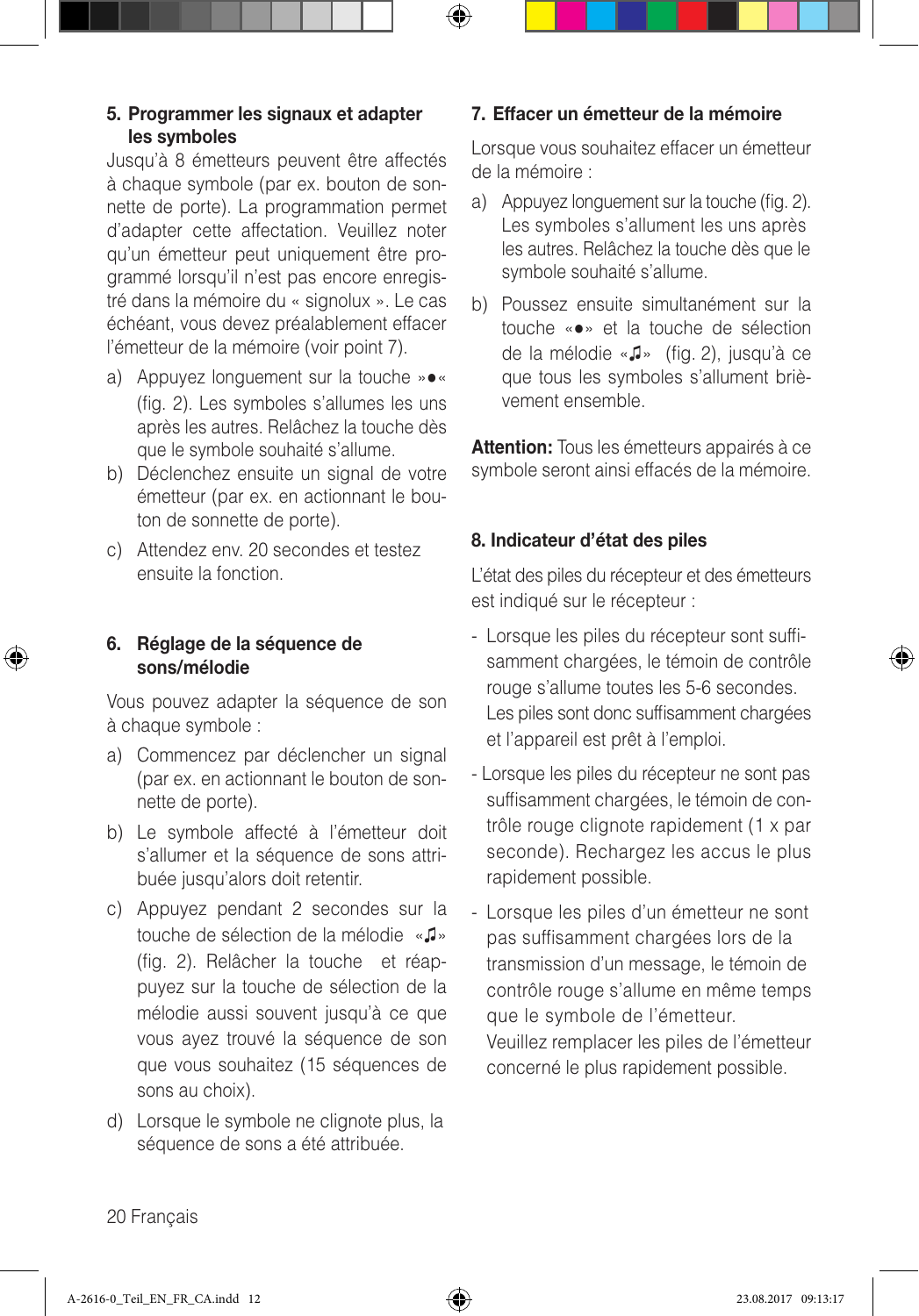# Autres fonctions

### 9. Lire le dernier signal, effacer le signal actuel

En poussant sur la touche «●» (fig. 2), le dernier signal émis peut à nouveau être affiché. De la même manière, un signal qui vient d'être émis peut être « effacé » en appuyant sur cette touche.



### Fixation

Remarque importante : Veuillez noter que les pièces métalliques et d'autres matériaux de construction peuvent gêner la propagation du signal radio. Comme ceux-ci peuvent être présents de manière visible ou invisible à l'endroit de fixation ou d'installation, il est conseillé d'effectuer un test radio à l'endroit exact de la fixation avant toute fixation et le cas échéant de choisir un autre endroit de fixation lorsque la réception n'est pas garantie.

### 11. Fixation du récepteur « signolux »

Le récepteur « signolux » peut être installé librement ou fixé à l'aide de la fixation murale fournie. Dans ce cas, vissez la fixation murale à un mur (ou à une poutre en bois, une armoire, etc.). En cas de fixation sur un mur, il est nécessaire d'utiliser une perceuse avec un foret à pierre. Dans ce cas, veuillez utiliser les chevilles fournies pour la fixation du support. Accrochez le récepteur « signolux » dans le support après avoir installé lafixation murale. Placez le « signolux » dans le support.



Figure 5 : fixation

Figure 4 : raccords latéraux

### 10. Connecteur AUX et raccord pour le bloc d'alimentation

Le branchement »AUX« et celui pour le bloc-secteur se trouve sur la partie la moins large du côté droit.

Le connecteur AUX permet le raccordement de tous les modules Humantechnik. (Coussin vibrant, module de commutation, module flash, etc. disponibles comme accessoires).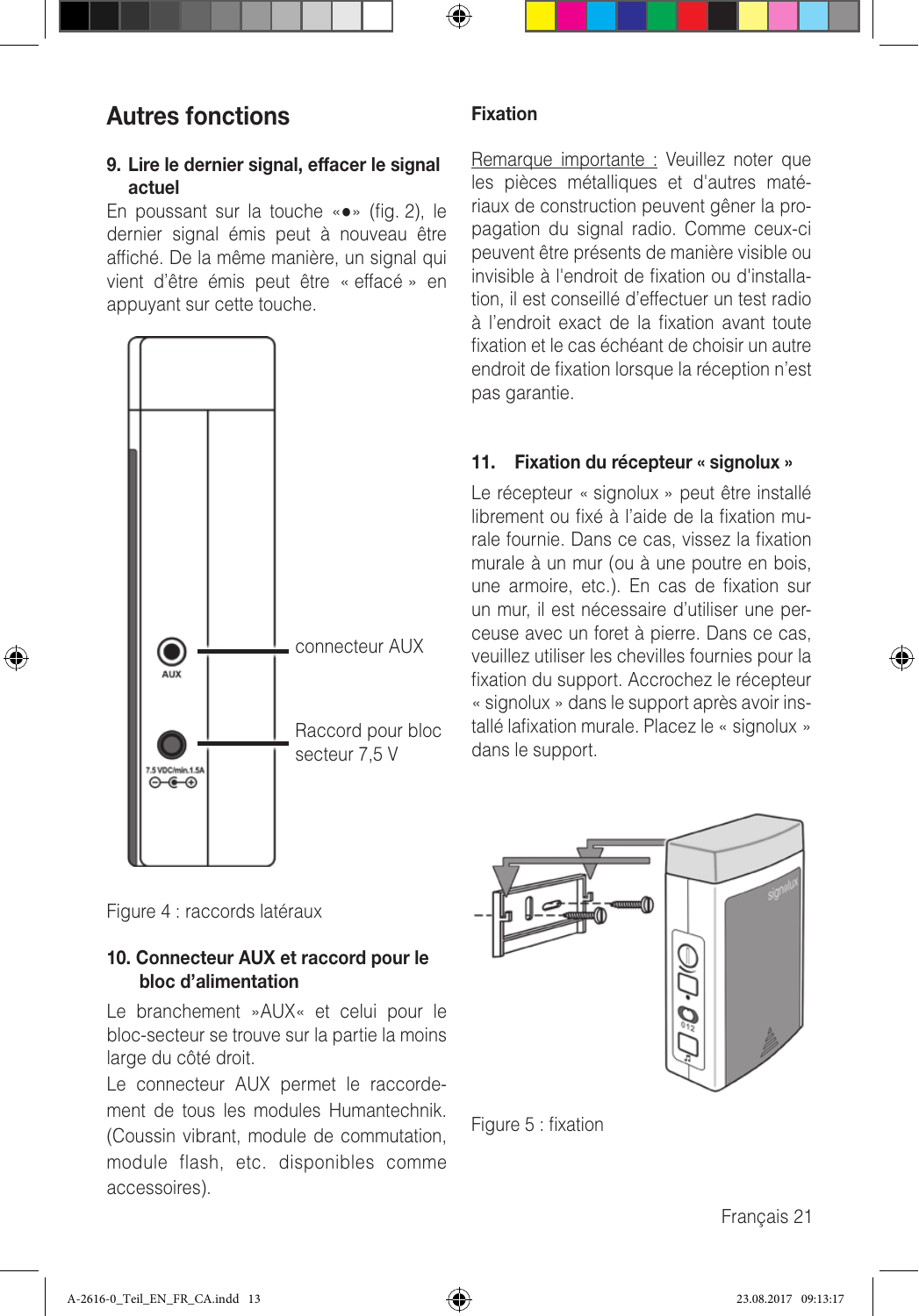# Causes des pannes et dépannage

| <b>Symptômes</b>                                                            | Cause                                                                                                                  | Dépannage                                                                                                                     |
|-----------------------------------------------------------------------------|------------------------------------------------------------------------------------------------------------------------|-------------------------------------------------------------------------------------------------------------------------------|
| Lors de la programma-<br>tion, un symbole différent<br>apparaît             | L'émetteur que vous<br>souhaitez programmer<br>est déjà reconnu par<br>le « signolux ».                                | Voir point 7. L'émetteur<br>doit d'abord être effacé<br>de la mémoire avant de<br>pouvoir être affecté à un<br>autre symbole. |
| Le témoin de contrôle<br>s'allume ensemble avec un<br>symbole de l'émetteur | Cela indique la faible charge<br>de la pile de l'émetteur.                                                             | Installez une nouvelle pile<br>(émetteur).                                                                                    |
| Le récepteur « signolux »<br>ne fonctionne pas                              | Assurez-vous que les<br>accus sont correctement<br>installées.                                                         | Veuillez respecter la<br>polarité des accus!                                                                                  |
|                                                                             | Il est possible que l'émetteur<br>ne soit pas encore pro-<br>grammé dans le récepteur<br>« signolux ».                 | Programmez-le.                                                                                                                |
|                                                                             | Il est possible que le récep-<br>teur « signolux » se trouve<br>hors de portée de le bouton<br>de sonnette ou d'appel. | Essayez la sonnette à<br>partir d'un autre endroit.                                                                           |
| Aucun son de sonnette<br>ne retentit                                        | Position du bouton 2 (fig. 2)                                                                                          | Vérifiez la position du<br>bouton (fig. 2) au niveau<br>du récepteur « signo-<br>$lux \rightarrow$ .                          |
|                                                                             |                                                                                                                        | Assurez-vous que le<br>volume n'est pas réglé au<br>minimum.                                                                  |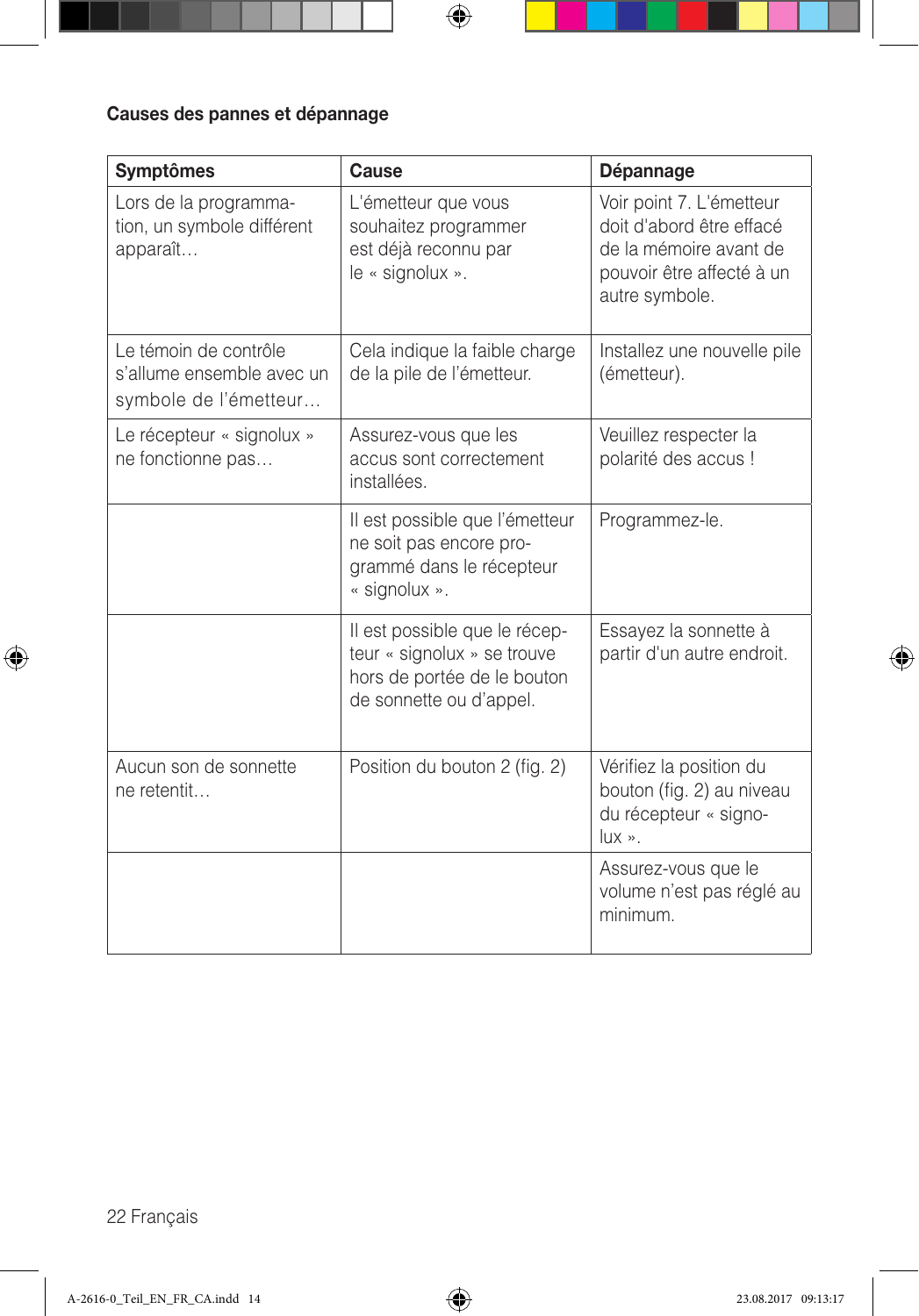| <b>Symptômes</b>                          | Cause                                                                                                                                      | Dépannage                                                                                                             |
|-------------------------------------------|--------------------------------------------------------------------------------------------------------------------------------------------|-----------------------------------------------------------------------------------------------------------------------|
| La lumière clignotante ne<br>s'allume pas | Position d'interrupteur 0<br>(fig. 2)                                                                                                      | Vérifiez la position de bouton<br>(fig. 2) au niveau du récepteur<br>« signolux ».                                    |
| La portée est réduite                     | Les structures métal-<br>liques et d'autres<br>matériaux de construc-<br>tion peuvent réduire la<br>portée.                                | Si possible, ne montez pas<br>l'émetteur et le récepteur<br>« signolux » sur ou à proximité<br>de pièces métalliques. |
|                                           | D'autres appareils<br>peuvent parasiter les<br>signaux radio et donc<br>entraver le fonctionne-<br>ment de l'installation<br>« signolux ». | Evitez de placer les appareils «<br>signolux » près des téléphones<br>mobiles ou près d'écrans.                       |
|                                           | Les murs et les plafonds<br>réduisent la portée.                                                                                           | Essayez de réduire la<br>distance entre les émetteurs<br>et les récepteurs ou essayez<br>d'autres endroits.           |
|                                           | Des accus faibles<br>réduisent la portée.                                                                                                  | Rechargez les accus.                                                                                                  |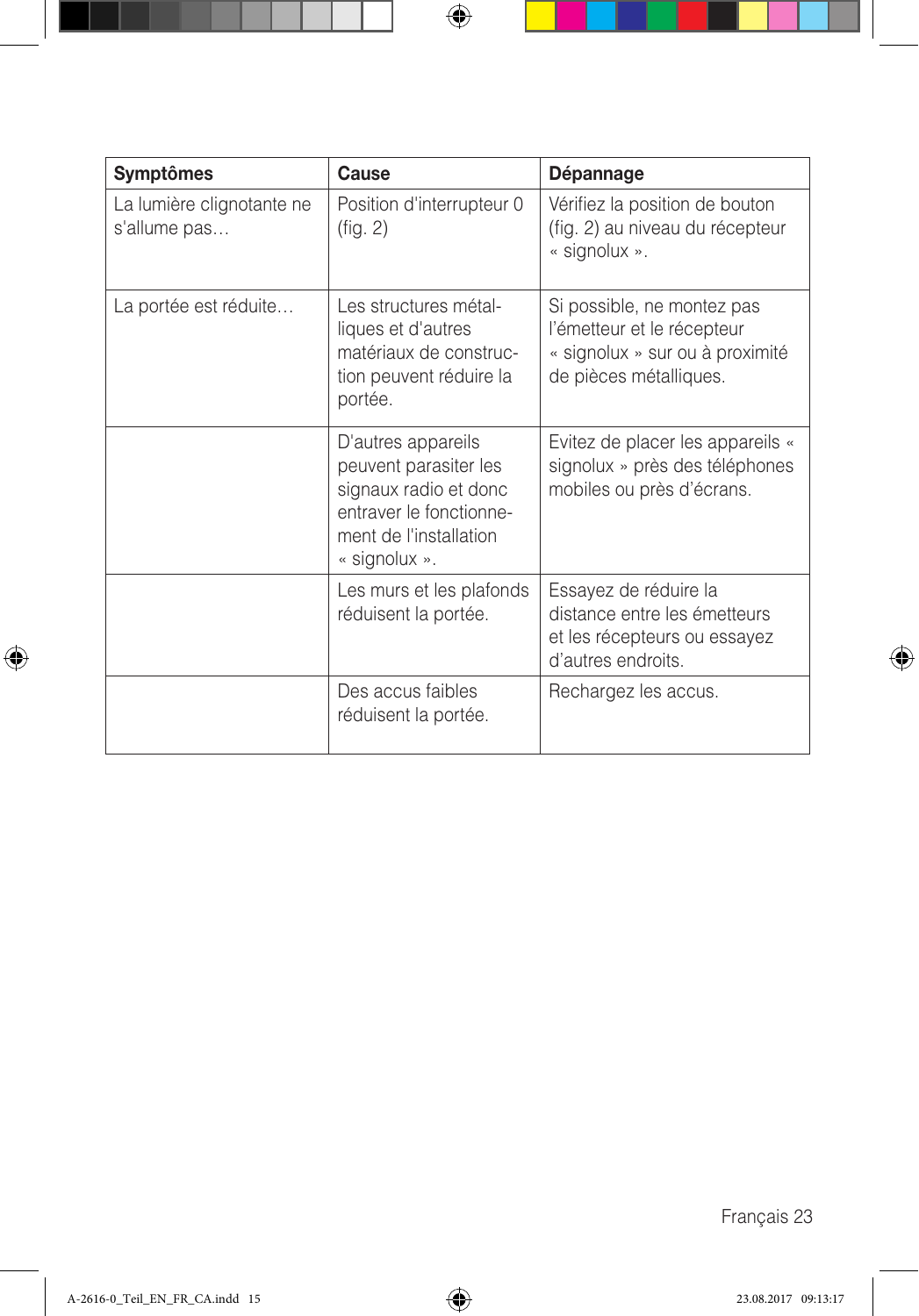#### Maintenance et entretien

L'appareil « signolux » est exempt de maintenance. S'il est sale, nettoyez l'appareil avec un chiffon doux et légèrement humide. N'utilisez jamais d'alcool, de diluant ni d´autres solvants organiques. L'appareil « signolux » ne doit pas être exposé en plein soleil de façon prolongée et il doit être protégé contre une chaleur importante, l'humidité et de fortes secousses mécaniques.

Important : Cet appareil n'est pas protégé contre les projections d'eau. Ne pas poser d'objet rempli d'un liquide, par exemple un vase, près de l'appareil. De même, ne pas poser près de l'appareil une source de combustion comme par exemple une bougie allumée.

Veiller à ce que la pile ne soit pas exposée à des sources de chaleur importantes comme par exemple l'ensoleillement direct ou le feu.

#### Garantie

Tous les « signolux » sont très fiables. Si en dépit d'un montage et d'un emploi corrects, des dysfonctionnements apparaissaient, veuillez contacter votre revendeur spécialisé ou vous adresser directement au fabricant.

La garantie comprend la réparation gratuite y compris la réexpédition. La seule condition est de renvoyer l'appareil dans son emballage d'origine. Ne le jetez donc pas.

Cette garantie ne s'applique pas pour des dommages occasionnés par une mauvaise manipulation ou encore des tentatives de réparation par des personnes non autorisées (endommagement du cachet signalétique de l'appareil).

Les réparations sous garantie ne sont exécutées qu'après réception du coupon de garantie dûment rempli ou d'une copie de la facture ou du ticket de caisse du revendeur.

### Le numéro de l'appareil doit être indiqué dans tous les cas.

Gestion des déchets électriques et électroniques (dans les pays de l'Union européenne et dans les autres pays européens disposant d'un système de collecte distinct pour cette classe de déchets).

Le symbole sur le produit ou l'emballage indique que ce produit ne doit pas être jeté comme les déchets ménagers ordinaires, mais apporté à un point de collecte pour le recyclage des déchets électriques et électroniques.

En respectant ces règles pour votre équipement usagé, vous apportez une contribution importante à la protection de l'environnement et de votre santé. Le non-respect de ces règles pour votre équipement usagé constitue une atteinte à l'environnement et une menace pour votre santé.

Le recyclage des matériaux contribue à réduire la quantité de matières premières utilisées. Pour en savoir plus sur le recyclage de ce produit, veuillez contacter les autorités locales compétentes, votre mairie ou le magasin où vous avez effectué votre achat.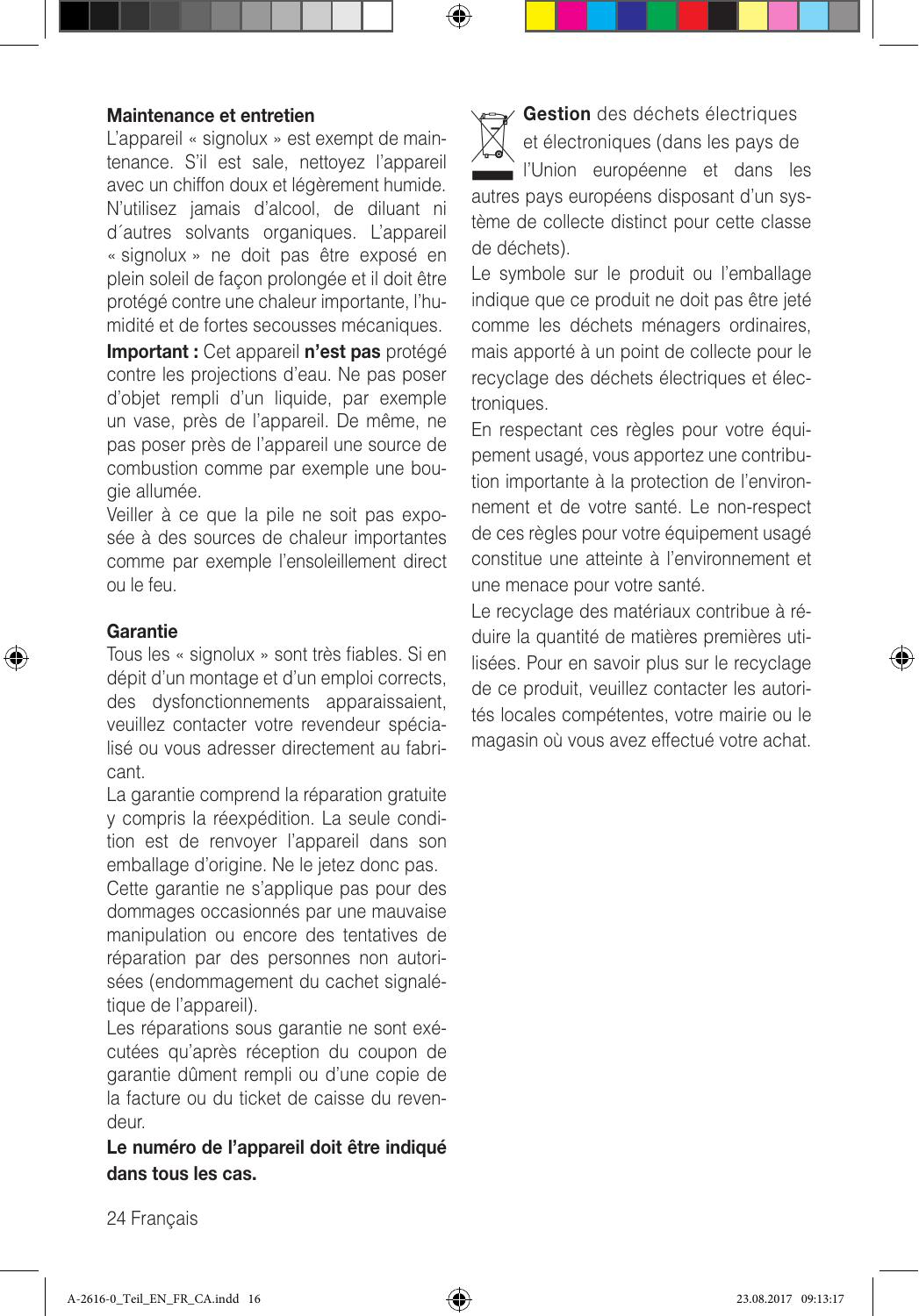# Caractéristiques techniques

| Plage d'opération                                    | $0$ à $40^{\circ}$ C         |
|------------------------------------------------------|------------------------------|
| Fréquence radio                                      | 418 MHz / 915 MHz*           |
| Volume sonore                                        | 90 dB à 1 m                  |
| Accus                                                | 4 x AA NiMH 1.2 V / 1700 mAh |
| Durée de vie par charge<br>(5 utilisations par jour) | 3 semaines                   |
| Adaptateur électrique                                | raccord 7,5 V / 1,5 A        |
| Dimensions (HxIxP)                                   | $145 \times 90 \times 40$ mm |
| Poids                                                | 298 a                        |

\* Les versions pour Europe ont une fréquence de 868 MHz.

Cet appareil est conforme aux exigences des directives de l'Union Européenne suivantes :



- 
- 2011 / 65 / CE Directive RoHS<br>- 2002 / 96 / CE Directive WEEE - 2002 / 96 / CE Directive WEEE
	- 1999 / 5 / CE Directive R&TTE

La conformité avec les directives ci-dessus est attestée par le logo CE apposé sur l'appareil. Les déclarations de conformité CE sont consultables sur le site Internet www.humantechnik.com.

Cet appareil est conforme aux exigences des directives de IC suivantes : 47 CFR Part 15; 2013 RSS-210 ISSUE 8 / 9



Sous réserve de modifications techniques.